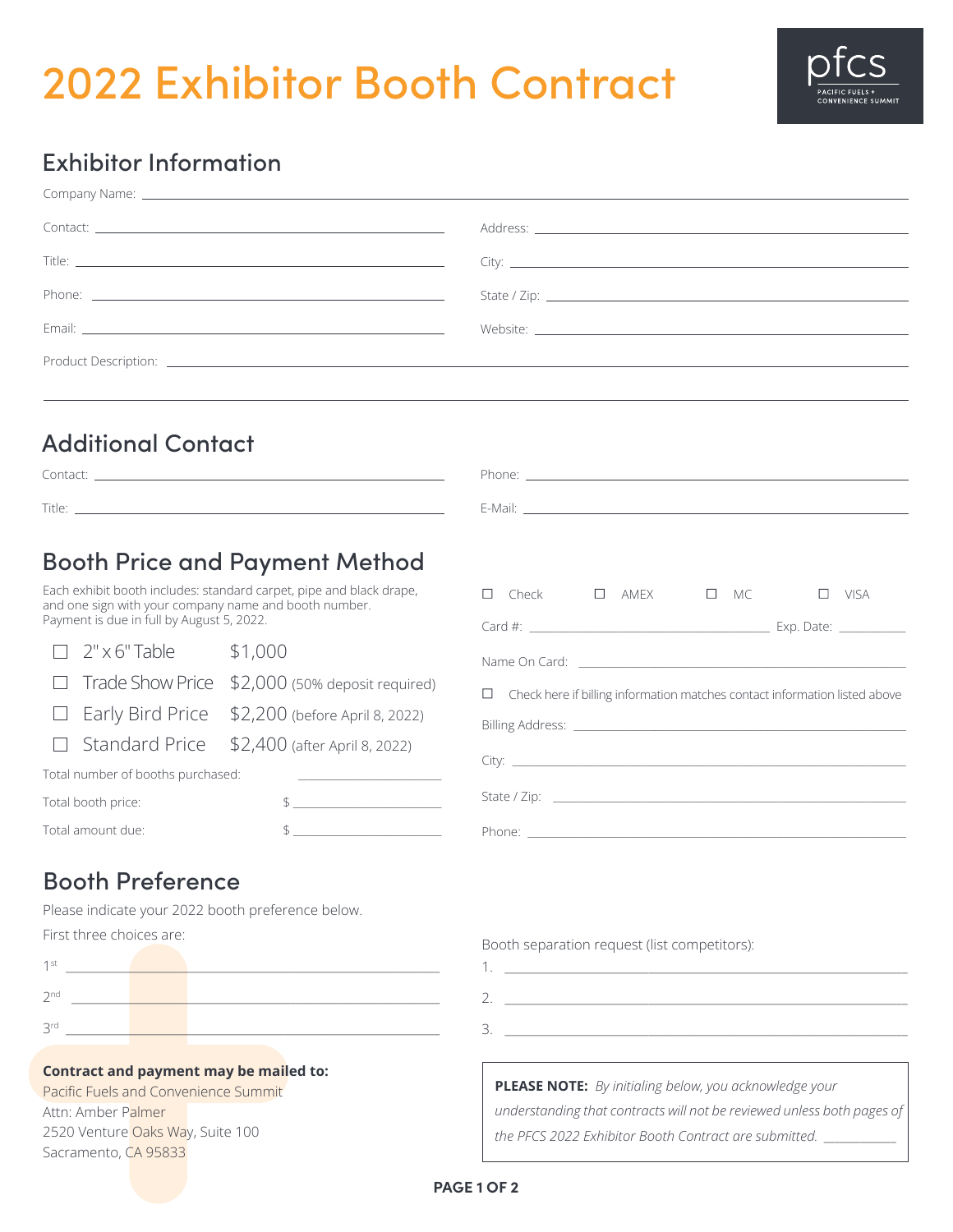## 2022 Exhibitor Booth Contract

Pacific Fuels and Convenience Summit 2022 EXHIBITOR TERMS AND CONDITIONS



In addition to the foregoing, exhibitor agrees to the following Terms and Conditions for exhibition space at the Pacific Fuels and Convenience Summit hereinafter named as PFCS:

**INDEMNIFICATION:** Exhibitor shall indemnify, defend, and hold harmless PFCS and the Manchester Grand Hyatt, its officers, directors, shareholders, employees, agents, and representatives against all liability, demands, claims, costs, losses, damages, recoveries, settlements, and expenses (including interest, penalties, attorney's fees, accounting fees, expert witness fees, costs, and expenses) incurred by PFCS and/or Manchester Grand Hyatt, known or unknown, contingent or otherwise, directly or indirectly arising from or related to exhibition space at the PFCS, including damages to any person or persons in the employ of exhibitor, any and all damage or loss to property belonging to exhibitor, and any damages or losses while in transit to or from the PFCS and the Manchester Grand Hyatt. This clause and the rights, duties, and responsibilities contained therein shall survive the 2022 PFCS.

**INSURANCE REQUIREMENTS:** The undersigned at its cost shall maintain public liability and property damage insurance and products liability insurance with a single combined liability limit of \$1,000,000 and property damage limits of not less than \$500,000 insuring against all liability of the undersigned and its authorized representatives arising out of and in connection with the undersigned's exhibit and participation at the PFCS. PFCS and the Manchester Grand Hyatt shall be named by endorsement as additional insureds under the policy requirements set forth herein. PFCS reserves the right to request an increase in the coverage limit requirements as it deems appropriate. Exhibitor shall provide PFCS with proof of insurance by August 5, 2022.

**EXHIBITOR REGULATIONS:** Exhibitor shall at all times comply with all federal, state, and local laws and ordinances as well as the rules and regulations of the PFCS and the Manchester Grand Hyatt. Exhibitor shall be responsible for maintenance of its exhibit and its removal at the show's end or at the request of the PFCS or the Manchester Grand Hyatt. Notwithstanding, no exhibits shall be removed prior to the close of the PFCS without the written consent of the PFCS.

**EXHIBIT SPACE REASSIGNMENT:** PFCS reserves the right to demand release of space for failure to conform to the rules and regulations of the PFCS, reallocate space for any reason, offer requested space when available, and accept and/or reject any and all applications. PFCS reserves the right to change the floor plan during the year.

**ACTS OF GOD:** In the event the Manchester Grand Hyatt or the PFCS is destroyed, damaged or made unavailable due to fire, strike, Acts of God, police activity, public safety concerns, or other causes beyond the control of the PFCS, either before its commencement date or during the show, or the PFCS is otherwise unable to be held, PFCS and/or the Manchester Grand Hyatt reserves the right to cancel, postpone, or relocate the PFCS to another venue. PFCS shall, in their sole discretion, determine the basis for any refund of fees depending upon the particular circumstances.

**SUBLETTING:** Exhibitor reserving and paying for space at the PFCS may occupy such reserved space. Exhibitors are not permitted to sublet, transfer, or assign space in whole or in part or allow use of the space for any purpose other than the use contracted for and specified herein without the written consent of the PFCS.

**CONDUCT OF EXHIBITS:** Exhibitor shall not exhibit, demonstrate, or distribute any materials or supplies not made, packaged, or sold, under or over the name of the exhibitor or dealt with in the normal course of their business without the written consent of the PFCS. PFCS reserves the right to restrict the type of products or services for which displays will be allowed and to approve all exhibit arrangements.

**COPYRIGHT MATERIAL:** The exhibitor agrees to not make use of any copyright material of any kind during the PFCS and Trade Show without first complying with United States Copyright Law. The undersigned further agrees to defend and hold harmless the PFCS and Trade Show from any and all liability, whether direct, indirect, contingent, or otherwise in conjunction with the undersigned's use of any musical material or works.

**CANCELLATION / REFUND POLICY:** Cancellations will be honored upon written notice; refunds will be assessed a 25% cancellation fee. Cancellation requests received before August 5, 2022 will receive a refund of booth fees (less the cancellation fee). All cancellation requests must be received in writing. Exhibitor fees are nonrefundable after August 5, 2022 and any booth that is not paid in full by August 5, 2022 may be released.

By signing and dating the Exhibit Booth Contract, exhibitor agrees to all terms and conditions as stated herein and on previous page for participating in the PFCS including the receiving of communications by or on behalf of PFCS; and hereby authorizes third party communications via postal mail, fax, e-mail, and/or telephone.

I also acknowledge that I am authorized to supply this consent.

| Authorized Signature               | Date         |  |  |
|------------------------------------|--------------|--|--|
| Print Name of Authorized Signature | Company Name |  |  |

**PAGE 2 OF 2**